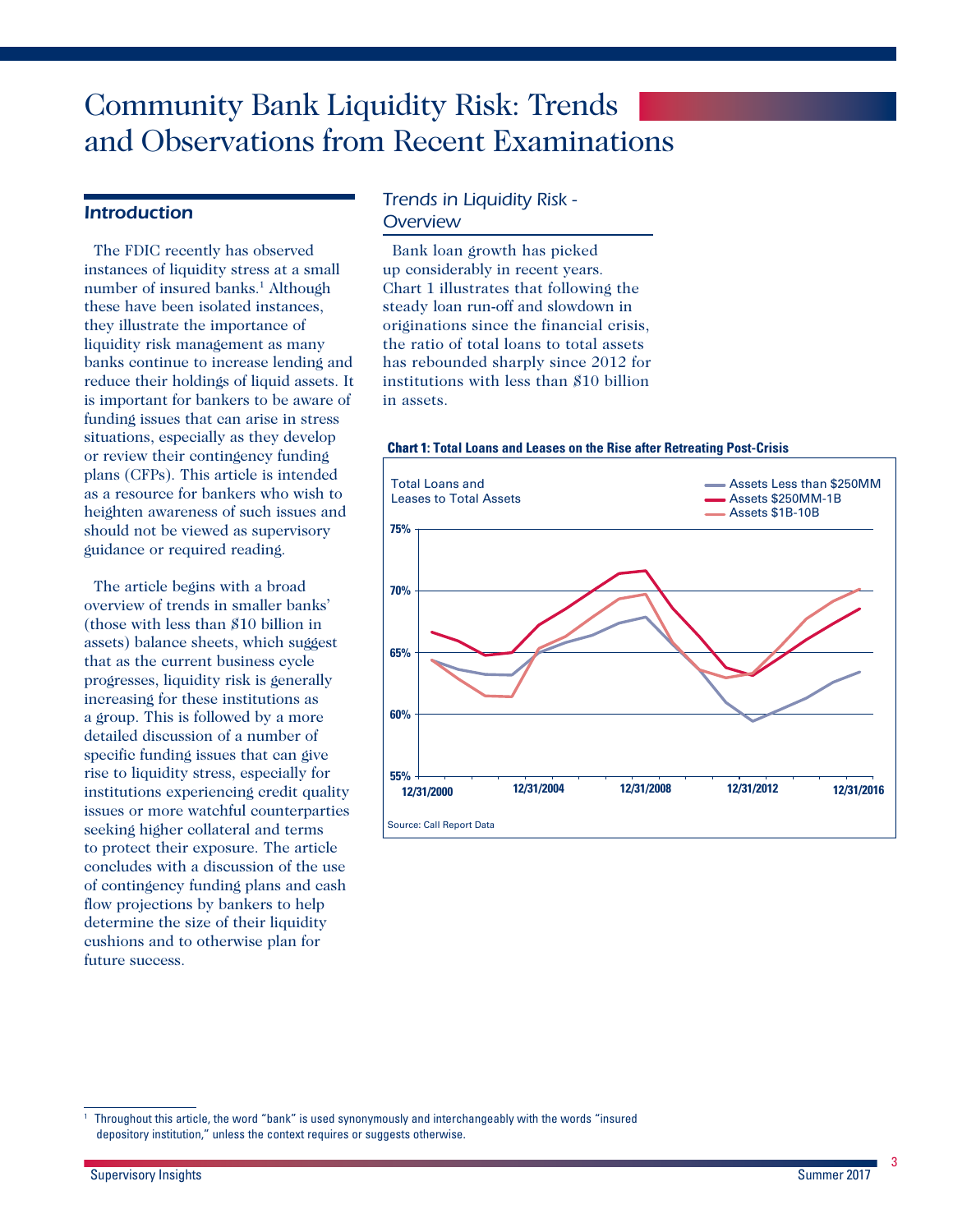continued from pg. 3

#### **Chart 2: Liquid Assets Rebound then Retreat Post-Crisis**



Liquid Asset Proxy: Cash, Federal funds sold, Reverse Repos, and Unpledged Held-to-Maturity (HTM) and Available-for-Sale (AFS) Securities

#### **Chart 3: Wholesale Funding to Total Assets**



Loan growth has been accompanied by a decrease in liquid asset holdings. Further, a number of community banks have increased reliance on non-core and wholesale sources<sup>2</sup> to fund loan growth. Charts 2 and 3 illustrate trends in liquid assets and wholesale funding since 2001.

While many well-managed institutions have successfully integrated non-core or wholesale sources and borrowings as a component of their liquidity and funding strategy, some have used these funding sources in concentrated amounts as part of aggressive loan growth or other leverage strategies. Although these sources can be part of a well-managed funding strategy, they may also be problematic when institutions overly rely upon them. For example, during periods of financial stress, many of these funding sources are subject to counterparty requirements and certain legal and regulatory restrictions, especially if capital levels deteriorate. The declining liquid asset cushions and increased use of potentially non-stable liquidity sources depicted respectively in Charts 2 and 3 suggest that small banks as a group are increasing their liquidity risk profiles as the current business cycle progresses.

<sup>&</sup>lt;sup>2</sup> Non-core funding may include, but is not limited to, borrowed money such as Federal Home Loan Bank (FHLB) advances, short-term correspondent loans, and other credit facilities, as well as brokered certificates of deposit (CDs) and CDs larger than \$250,000. Wholesale funding includes, but is not limited to, brokered deposits, Internet deposits, deposits obtained through listing services, foreign deposits, public funds, Federal funds purchased (FFP), FHLB advances, correspondent credit lines, and other borrowings. High-rate and uninsured deposit accounts are also potentially volatile in certain cases and may have characteristics similar to non-core or wholesale funding. These potentially volatile funding sources are addressed in the *FDIC Manual of Examination Policies*, Section 6.1 - Liquidity and Funds Management, Pages 8-17. See [www.fdic.gov/](http://www.fdic.gov/regulations/safety/manual/section6-1.pdf) [regulations/safety/manual/section6-1.pdf](http://www.fdic.gov/regulations/safety/manual/section6-1.pdf).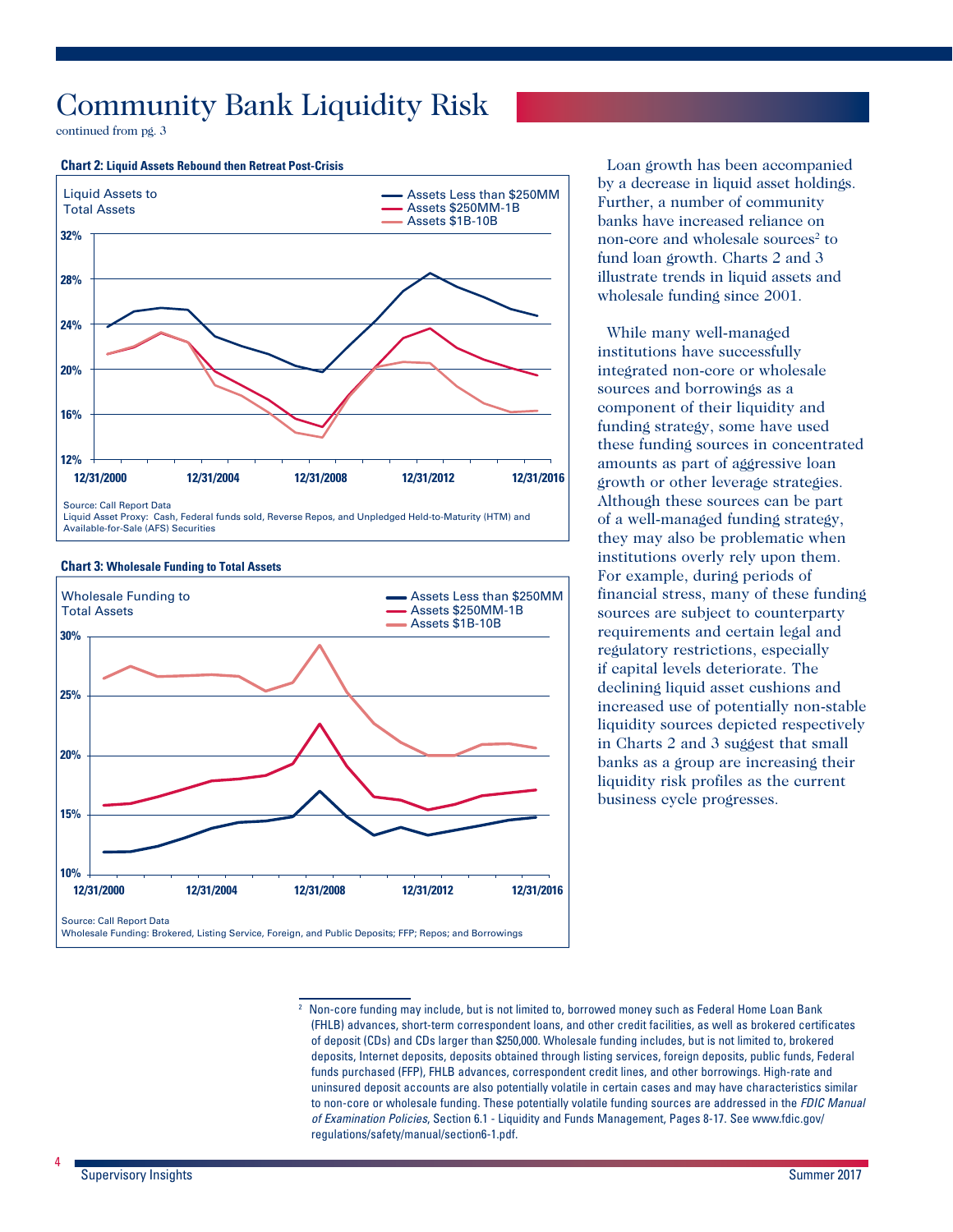### *Unencumbered Liquid Assets - A Pillar of Strength in Crisis*

Based on the FDIC's experience, the first line of defense for responding to a liquidity event is a cushion of unencumbered liquid assets (i.e., assets free from legal, regulatory, or operational impediments). A number of recent cases indicate that an insufficient level of unencumbered liquid assets can compound liquidity troubles. As illustrated in Chart 2, overall trends indicate that some community banks are experiencing a drop in liquid asset levels.

In a stress scenario, accessibility of liquid assets is important. It is typically easier for an institution to sell a readily marketable security or withdraw a Federal Reserve district bank deposit than to request an advance from a funds provider that may be aware of an institution's financial problems and worrying about the volume of pledged collateral. The most marketable and liquid assets typically consist of U.S. Treasury and agency securities, shortterm, investment-quality, moneymarket instruments, and Federal Reserve or correspondent deposits. These highly liquid, on-balance sheet resources can generally be sold or pledged at little or no discount and serve as a banking institution's lifeblood in a crisis situation. The liquid asset pool is most useful when the assets are free of encumbrance, meaning no party has collateral or other claim at present or on a standby/ contingent basis.

#### **Chart 4: Unrealized Securities Gains (Losses) to Tier 1 Capital**



Additionally, when considering availability of the liquid asset pool, it is important to recognize potential market risk in the fixed-income portfolio. As interest rates increase, the price of fixed-income instruments tends to decline. In the current rising rate environment, unrealized depreciation in the liquid asset pool could result in a loss of principal if the securities are sold, further constraining on-balance sheet resources. Chart 4 illustrates the long-term declining trend in unrealized gain and loss positions of held-to-maturity and available-for-sale securities. Even if a bank's investment portfolio consists of very liquid, unencumbered securities, factors such as the interest rate environment could result in realized losses if securities are liquidated. Unrealized losses in such portfolios would lead to lower collateral amounts available to secure future borrowings.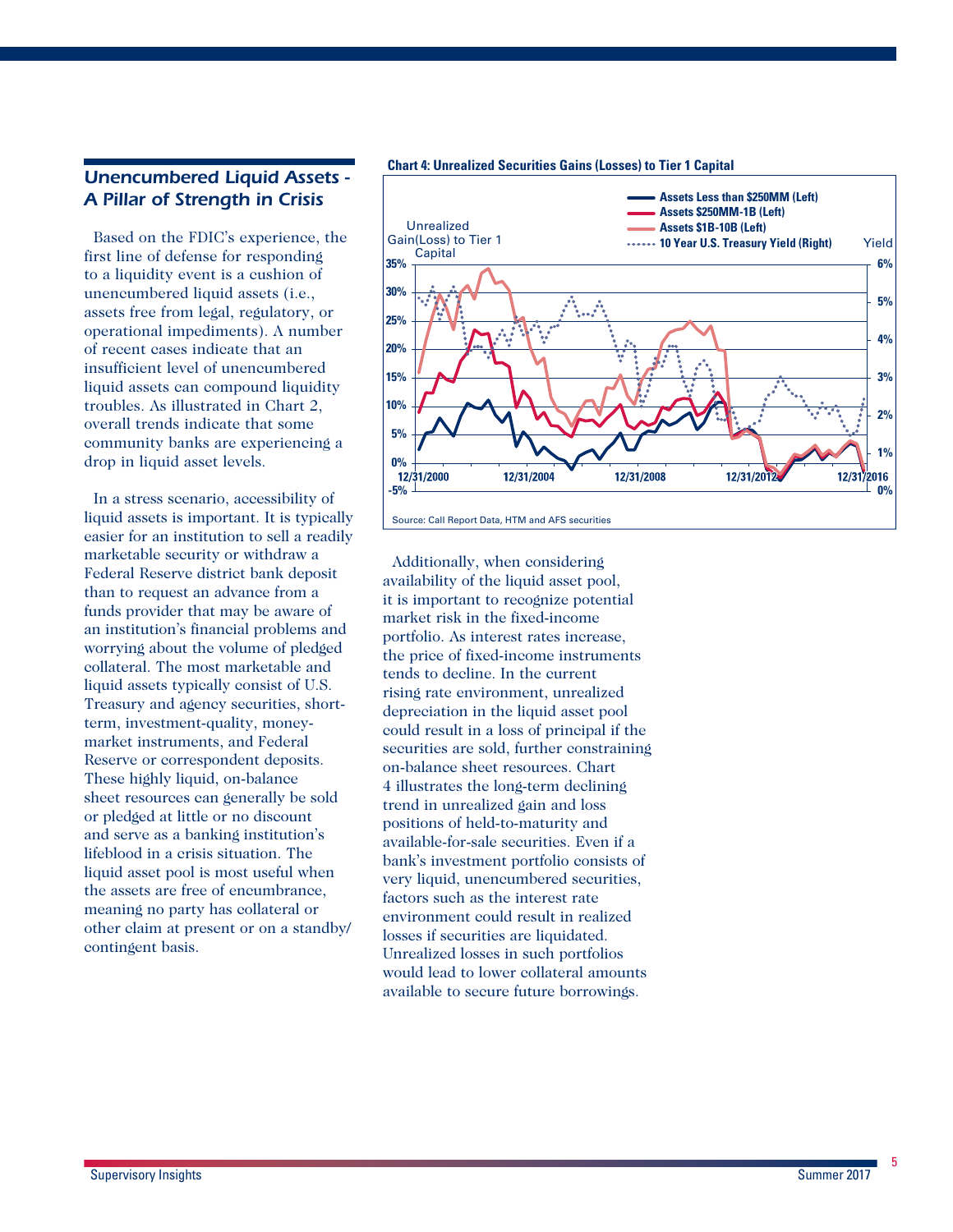continued from pg. 5

#### **Financial Institutions have Increased Municipal Bond Holdings Post-Crisis**

While community bank liquid assets have gradually contracted, holdings of municipal bonds have increased. As of December 31, 2016, nearly a quarter of all insured financial institutions (1,455) had municipal bond holdings that exceeded 100 percent of tier 1 capital. Prior to the crisis, at December 31, 2007, only 10 percent of insured financial institutions had this level of municipal bond holdings relative to capital. Banks have increasingly invested capital in municipals for several reasons, including that they generally have comparatively low historical default rates, carry attractive tax-free yields, and provide a desirable means to support local, county, and state authorities.

Although municipal bonds are included in the investment portfolio and can be liquidated or used for collateral, they are generally less liquid than U.S. government and agency-guaranteed securities. Some factors that influence the liquidity profile of municipal bonds include:

- The long duration of many municipal bonds, which exposes banks to potential depreciation in a rising rate environment;
- The large number (thousands) of municipal bond issuers, all with different credit characteristics, purposes, and repayment sources;
- The long-term "buy and hold" view of retail and institutional investors (like banks), with relatively few bonds trading daily;
- The difficulty of conducting credit analysis with respect to certain issuers, and the sometimes stale and hard-to-find nature of financial information; and
- The uncommon use of municipal bonds as collateral for repurchase agreements, resulting in generally higher collateral haircuts than those for federally guaranteed securities.

Some of these characteristics are addressed in an FDIC informational video on municipal bond credit analysis that can be found at [https://www.fdic.gov/regulations/](https://www.fdic.gov/regulations/resources/director/technical/municipal.html) [resources/director/technical/municipal.html](https://www.fdic.gov/regulations/resources/director/technical/municipal.html).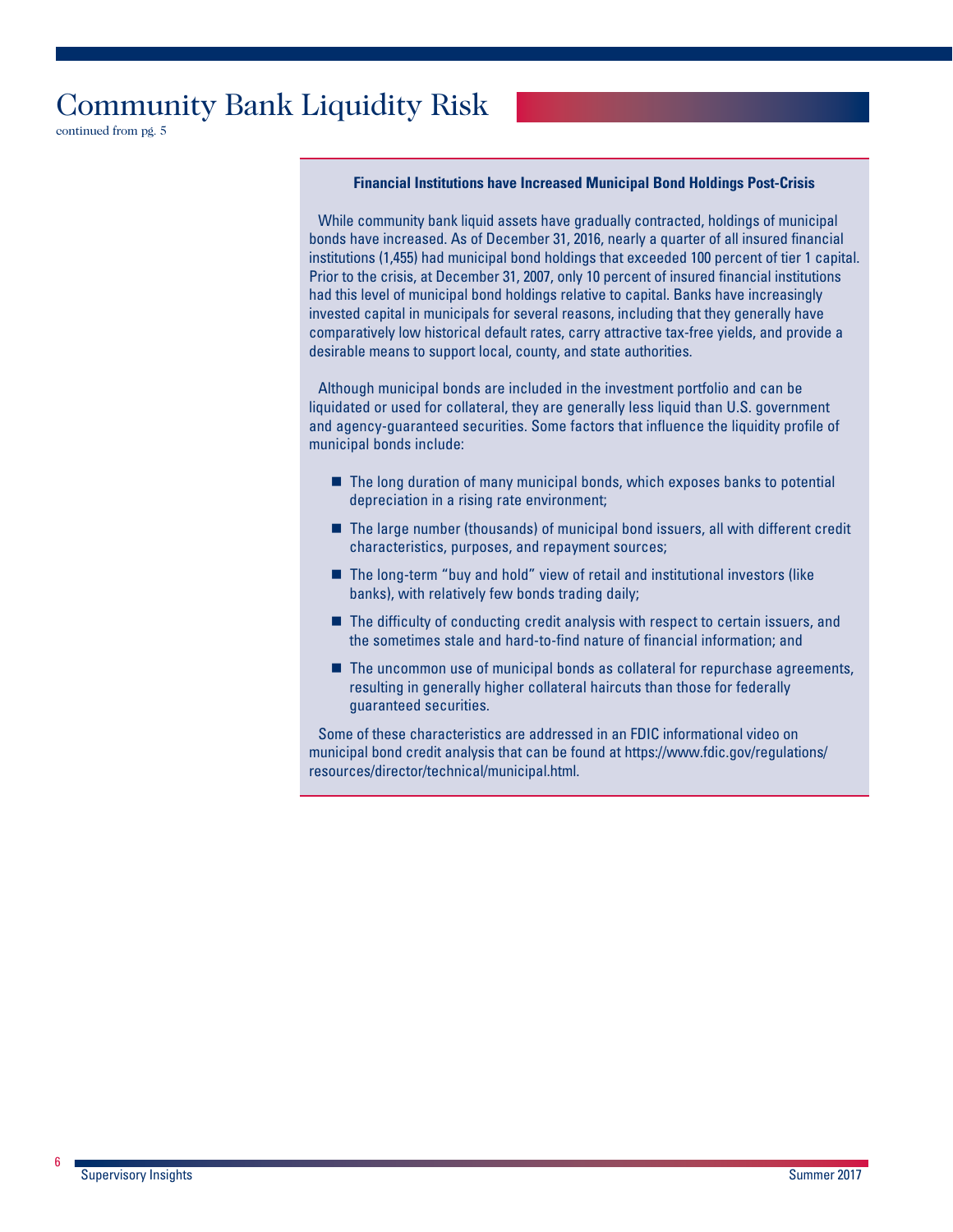### *Liability and Funding Considerations*

A "core" customer deposit base serves as the primary funding source for most community financial institutions. These deposits are generally stable, lower-cost, and tend to re-price in a more favorable manner than other instruments when bank-specific conditions or market conditions change. However, when core deposits are unavailable or are not preferred in a funds management strategy, some financial institutions turn to funding from non-core or wholesale sources.

For purposes of this discussion of liquidity risk, the terms non-core and wholesale funding sources refer to funding sources other than insured core deposits. Such funding sources are typically more expensive and less stable than insured core deposits. Further, these funding sources may be difficult or more costly to replace, especially if the institution becomes less than well capitalized and subject to certain legal restrictions detailed later. Non-core and wholesale funding sources may include borrowings, as well as brokered, listing service,<sup>3</sup> Internet, and uninsured deposits. These deposit categories are not

mutually exclusive, and this article will not address the regulations and legal interpretations addressing when a deposit is or is not brokered.

In some recent instances, institutions that had concentrated positions in less stable funding sources have experienced liquidity stress. Weak contingency funding planning and cash flow forecasting also contributed to liquidity strain, leaving some institutions unable to effectively respond to the funding crisis at hand. Some of these potentially volatile funding sources and their risks are described later to illustrate recent developments. The information is not intended to represent any negative views toward these funding sources. Many banks use these sources successfully as part of a prudent asset-liability management program marked by strong risk management, monitoring, and controls. Thus, the information later is based on recent observations and should be viewed as "lessons learned" from recent experiences. Further, the descriptions contain footnotes to applicable rules and guidelines, and readers should not construe the discussion as supervisory guidance.

<sup>3</sup> Note that Section 29 of the Federal Deposit Insurance Act does not exclude "listing services" from the definition of "deposit broker." 12 U.S.C. §1831f. Staff has previously opined that deposits gathered from "passive" listing services may not be considered brokered deposits. *See* FDIC Advisory Op. 04-04 (July 28, 2004). However, if the listing service places deposits or facilitates the placement of deposits (in addition to compiling and publishing information on interest rates and other features of deposit accounts), the listing service is a deposit broker, and the deposits should be reported as brokered deposits.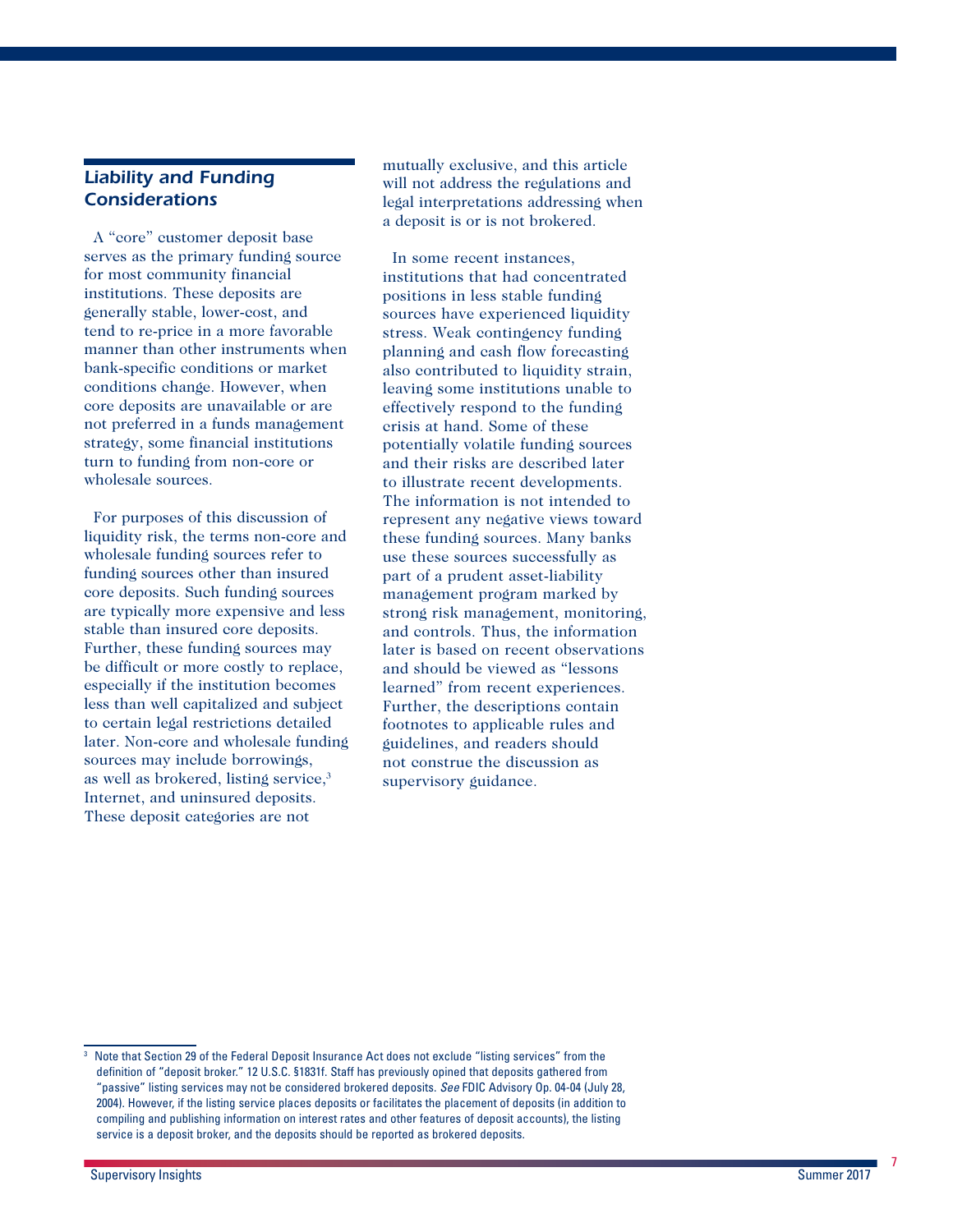continued from pg. 7

#### **Chart 5: Brokered Deposits Greater than 10% of Total Assets**



### *Brokered Deposits*

A brokered deposit is generally a deposit obtained, directly or indirectly, from or through a deposit broker.4 Brokered deposits can complement core deposits and other sources as part of a comprehensive funding program. However, the FDIC has observed that rapid asset growth funded by brokered deposits has been directly associated with a higher incidence of problem banks and failures.<sup>5</sup> The proportion of banks materially utilizing the brokered deposit market as a funding source has been trending slightly higher for the past several years, as indicated by Chart 5. Brokered deposits can be more rate sensitive than other funding sources and have substantial run-off risk after maturity if competitive interest rates are not offered. Further, if the bank falls below well capitalized, brokered deposit restrictions, as well as interest rate restrictions on all the bank's deposits, can severely limit the bank's ability to access, retain, or rollover deposits.

Section 29 of the FDI Act (Section 29) defines the term "deposit broker" as (A) any person engaged in the business of placing deposits, or facilitating the placement of deposits, of third parties with insured depository institutions or the business of placing deposits with insured depository institutions for the purpose of selling interests in those deposits to third parties; and (B) an agent or trustee who establishes a deposit account to facilitate a business arrangement with an insured depository institution to use the proceeds of the account to fund a prearranged loan. See 12 U.S.C. § 1831f.

 $5$  "On average, institutions that use brokered deposits typically use lower shares of core deposit funds than institutions that do not, and, as a result, they face a higher probability of default. The FDIC's statistical analyses also show that brokered deposits are an indicator of higher risk appetite. Banks that use brokered deposits have higher growth and higher subsequent nonperforming loan ratios, which are both associated with a higher probability of failure." See *FDIC's Study on Core Deposits and Brokered Deposits*, Page 47, July 8, 2011, [www.](http://www.fdic.gov/regulations/reform/coredeposit-study.pdf) [fdic.gov/regulations/reform/coredeposit-study.pdf](http://www.fdic.gov/regulations/reform/coredeposit-study.pdf).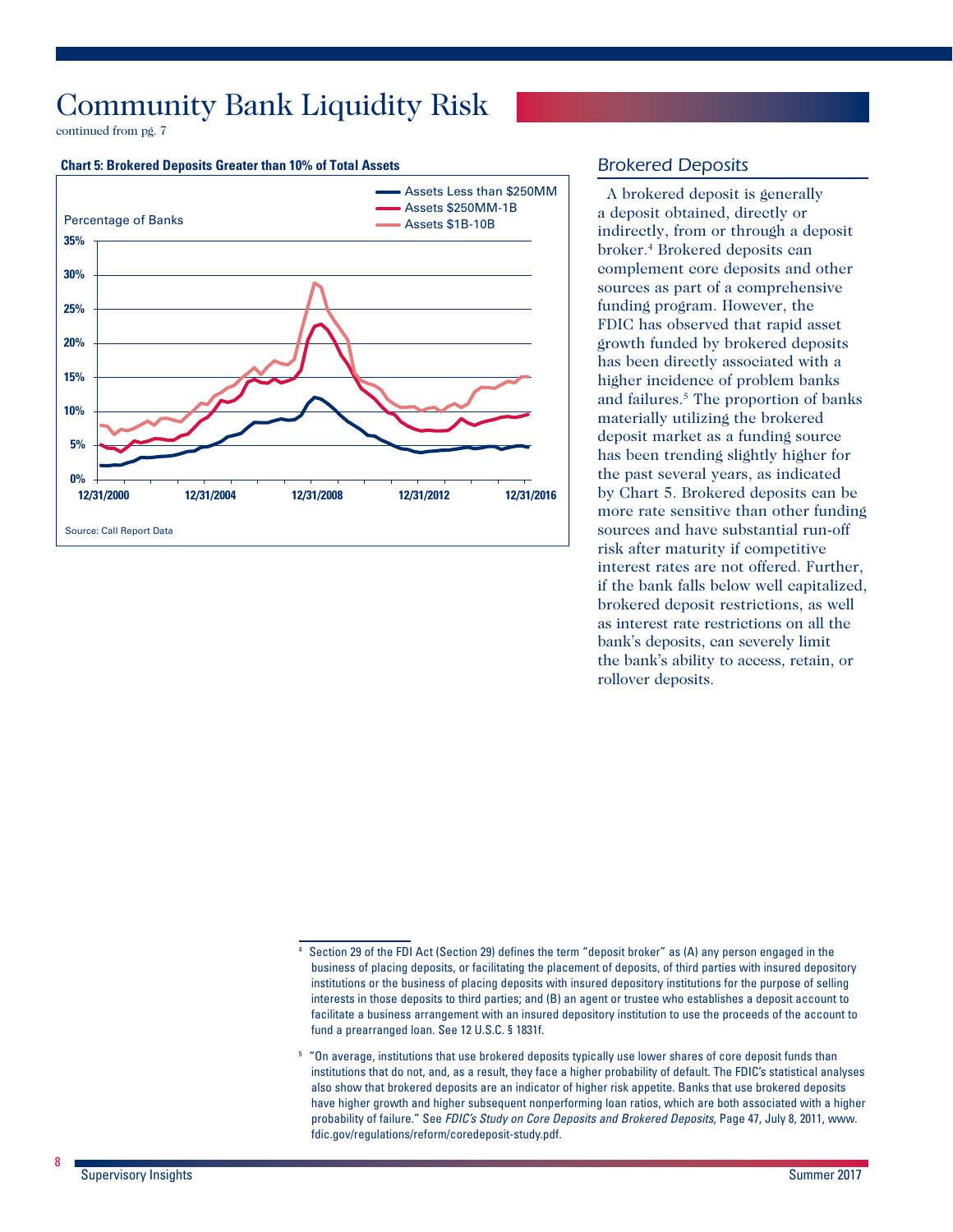#### **Restrictions on Brokered Deposits and Interest Rates Paid on All Deposits**

**Restrictions under Section 29 of the Federal Deposit Insurance Act (FDI Act) -Brokered Deposits:** Brokered deposits are readily obtainable when a financial institution is profitable and well capitalized under the Prompt Corrective Action (PCA) capital regulation. Under Section 29 of the FDI Act, a well-capitalized insured depository institution may accept, renew, or roll over brokered deposits without restriction. However, when an institution is notified that its capital category is less than well capitalized, Section 29 restricts the use of brokered deposits. More specifically, an adequately capitalized insured depository institution may not accept, renew, or roll over any brokered deposit unless the institution has applied for, and has been granted a waiver by, the FDIC. Further, the brokered deposit restrictions under Section 29 prohibit an undercapitalized insured depository institution from accepting, renewing, or rolling over any brokered deposits.

#### **Restrictions under Section 29 of the FDI Act – Interest Rates Paid on Deposits:**

Separate from the brokered deposit restrictions, Section 29 restricts a bank that is not well capitalized from offering interest rates on any of its deposits significantly higher than the prevailing rates in a particular market. Generally, under the FDIC's regulations, $^6$  a bank that is not well capitalized may not offer deposit rates more than 75 basis points above average national rates (or a prevailing local market rate as applicable) for any deposits of similar size and maturity.<sup>7</sup> It is important for banks to be well aware of applicable interest rate caps in the event the institution's capital levels were to fall below well capitalized. The FDIC cannot waive the interest rate restrictions.

These provisions of the FDI Act were a response to the banking and savings and loan crises of the 1980s and early 1990s. Nonviable depository institutions had been allowed to remain open for long periods of time by relying on the federal deposit insurance guarantee to continue to attract brokered and high-cost deposits, deepening their losses and the ultimate cost to the insurance funds. These FDI Act provisions increase the impetus for bankers and regulators to take corrective measures to confront issues at troubled institutions as capital becomes depleted.8

<sup>8</sup> See *FDIC's Study on Core Deposits and Brokered Deposits*, Page 3 July 8, 2011.

<sup>6</sup> Section 337.6 of the FDIC Rules and Regulations (12 CFR 337.6(b)) "Brokered Deposits" is available at www. fdic.gov/regulations/laws/rules/2000-5900.html. As a resource, in 2015, the FDIC published a set of Frequently Asked Questions (FAQs) on brokered deposits as a plain language summary of previously issued guidance. In June 2016, the FDIC finalized updates to the FAQs in FIL-42-16, *Frequently Asked Questions on Identifying, Accepting, and Reporting Brokered Deposits*, June 30, 2016, [www.fdic.gov/news/news/financial/2016/fil16042.](http://www.fdic.gov/news/news/financial/2016/fil16042.html) [html](http://www.fdic.gov/news/news/financial/2016/fil16042.html).

 $7$  An institution subject to interest rate restrictions under Section 29 of the FDI Act and its implementing regulations (12 CFR 337.6) is required to use the "national rate" to determine conformance with the restrictions unless it has been granted a determination that it is operating in a high-rate area. In that event, "local deposit rates must not significantly exceed (no more than 75 basis points) the prevailing rate cap for the institution's market area." See FIL-69-09, *Process for Determining If An Institution Subject to Interest-Rate Restrictions is Operating in a High-Rate Area*, December 4, 2009, [www.fdic.gov/news/news/](http://www.fdic.gov/news/news/financial/2009/fil09069.html) [financial/2009/fil09069.html](http://www.fdic.gov/news/news/financial/2009/fil09069.html). The national rate is a simple average of rates paid by all banks and branches for a variety of deposit products in a number of maturity categories. National rate caps are posted by the FDIC weekly at [https://www.fdic.gov/regulations/resources/rates/.](https://www.fdic.gov/regulations/resources/rates/)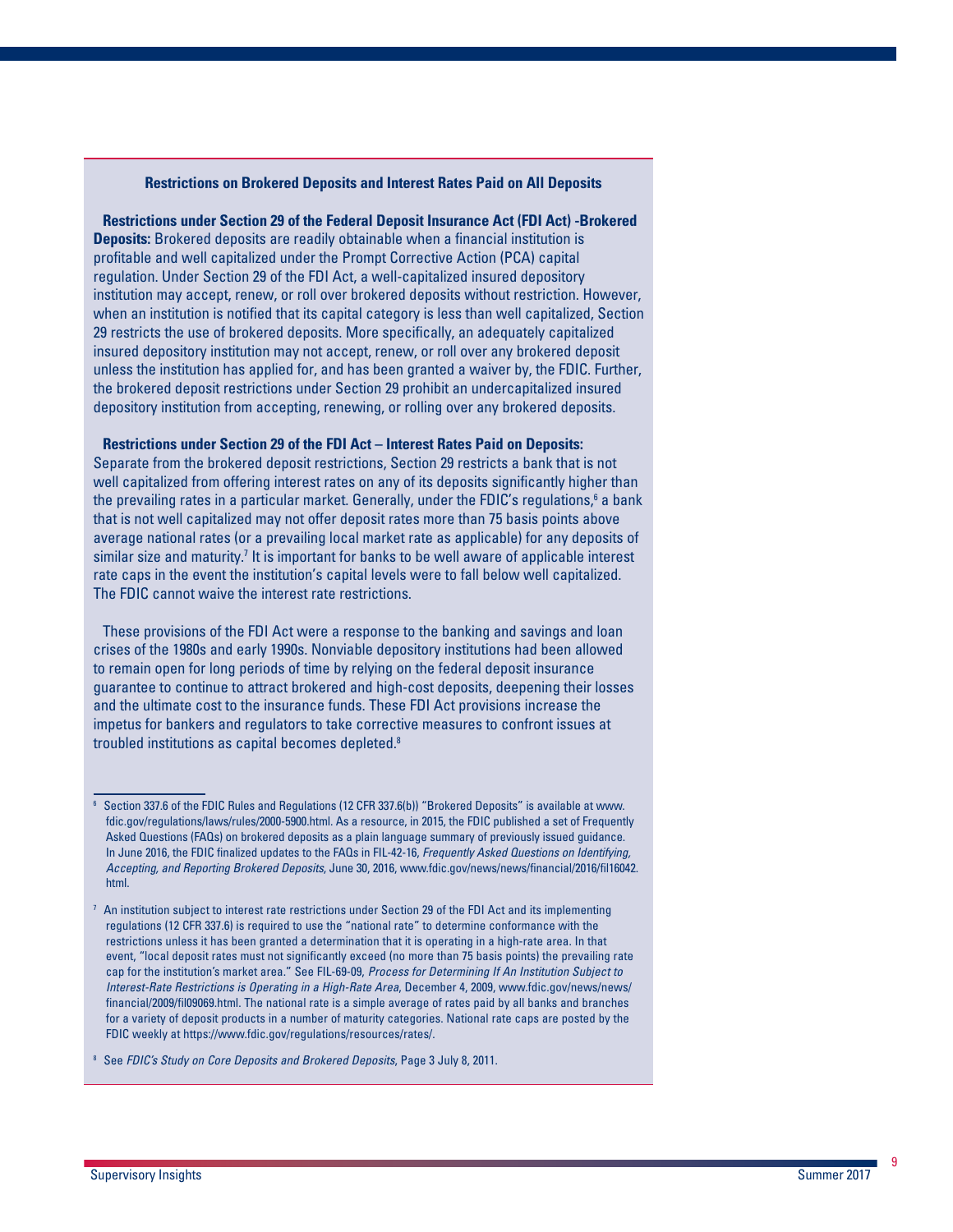continued from pg. 9

The restriction on the use of brokered deposits, and the separate restriction on the interest rates paid on deposits more generally, are triggered when a bank becomes less than well capitalized under the PCA capital regulations. This typically is the result of significant asset quality or earnings deterioration. As such, these two restrictions are often triggered at the same time other funding counterparties reduce credit or demand higher collateral margins. Banks in this situation can find it difficult and costly to replace deposit run-off with other funding while their institution is subject to stress. This can lead to a liquidity squeeze, forcing management to scramble to identify alternative funding.

### *Listing Service Deposits*

Banks obtain deposits from listing services by posting interest rates with a listing service marketplace to attract funds from the national deposit market. This is a relatively easy process as funds can be attracted quickly by offering competitive deposit rates. Listing service deposits and brokered deposits are not mutually exclusive categories: a listing service deposit may or may not be a brokered deposit depending on the features of the program. For purposes of liquidity risk management, however, bank management needs to be aware that funds gathered from listing services can have rate sensitivity characteristics similar to other non-core deposits because they often involve customers who have no other relationship with the institution and solely are seeking to maximize return.

Over the years, many banks have used listing service deposits in a safe-and-sound manner, but some have relied heavily on listing service deposits without proper riskmanagement monitoring and controls. If a bank's financial condition and PCA capital category deteriorated, listing service deposits may be difficult to obtain. For example, if competitive rates are above the national rate cap, the bank may not be able to attract its desired amount of funds. Notably, deposit rates reported by some listing services since early 2016 have been above the national rate cap for certificates of deposit of various maturities.

## *Other Potentially Rate-Sensitive Deposits*

The national rate cap (or prevailing rate as applicable) would apply to other potentially interest-rate sensitive deposits when a bank falls below the well-capitalized PCA category. Examples may include Internet deposits, or CDs or other locally gathered deposits that banks attracted primarily by the offer of higher interest rates. Such deposits could be more interest-rate sensitive, resulting in net interest margin pressure during a rising rate environment. In the event an institution becomes less than well capitalized, interest rate restrictions may create significant replacement funding and other challenges. Consequently, risk-management processes applicable to brokered and listing service deposits generally apply to other potentially interest-rate sensitive deposits as well.

### *Uninsured Deposits*

For a variety of business or economic reasons, depositors may place funds in financial institutions in an amount that exceeds federal deposit insurance limits. When an institution is in strong financial condition, uninsured depositors may behave similarly to insured depositors as a result of a bank's perceived safety. However, if an institution encounters financial stress or negative public attention,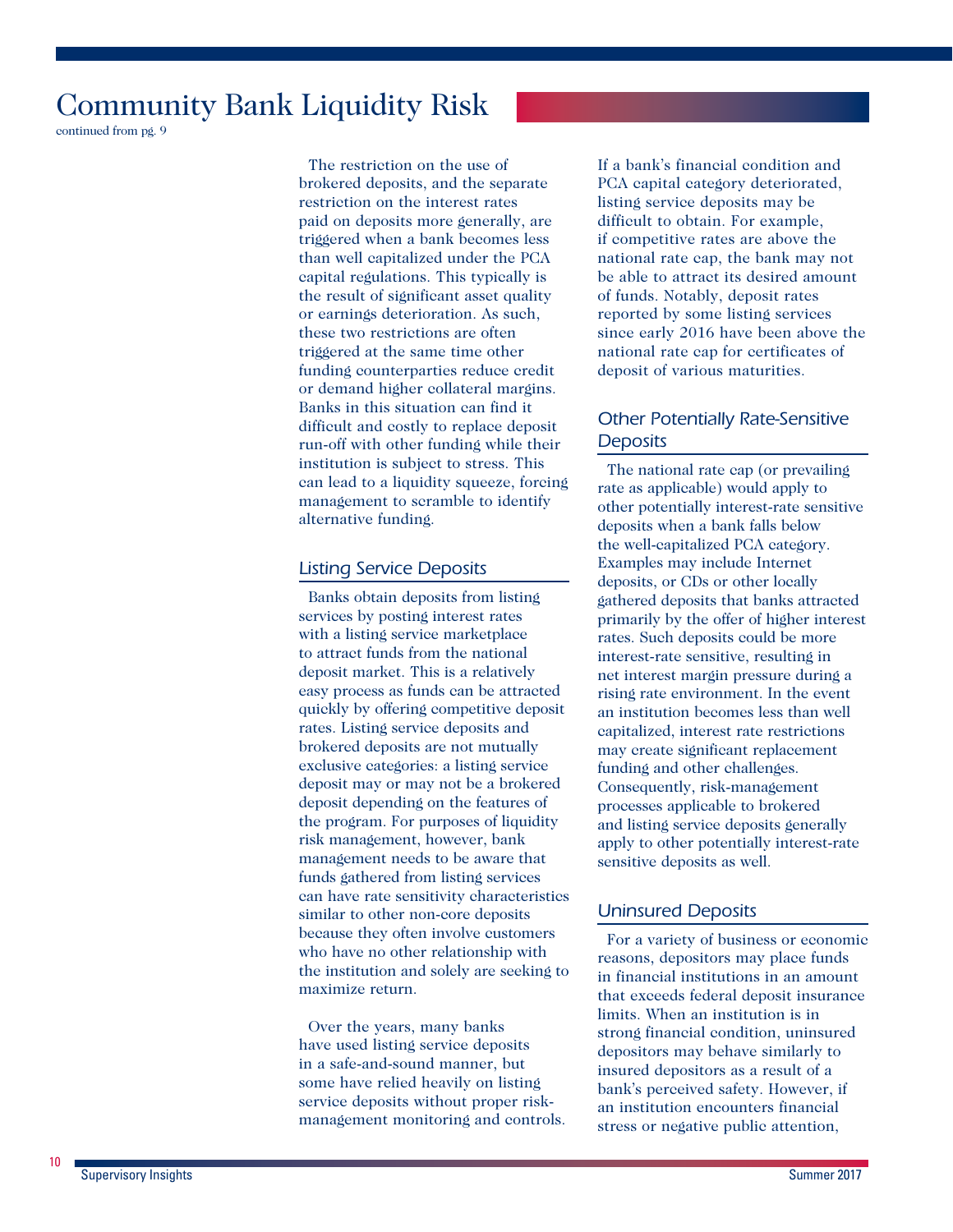uninsured depositors could make significant withdrawals.

## *Standby Credit Facilities Supporting Uninsured Public Deposits*

States, counties, and other municipal authorities place deposits in insured depository institutions to safeguard public funds, access payment systems, and produce a reasonable yield. According to state law in many jurisdictions, these deposits must be fully protected by deposit insurance; a pledge of obligations issued by the U.S. Treasury, U.S. government agencies, or state and local governments; or standby letters of credit (SBLC), issued by a Federal Home Loan Bank (FHLB). Some financial institutions favor the use of FHLB SBLC over the pledge of bank-owned securities as part of a liability-based liquidity strategy. This practice is not without risk. FHLB SBLC encumber assets at the time of commitment through the life of the instrument. As a result, the assets pledged are unavailable for conversion to cash or to use as collateral, and any deterioration in the underlying assets or in the institution's condition may result in a call from the FHLB to post more collateral to secure the SBLC. This would likely occur when the institution has the greatest need for liquidity; this possibility should be fully considered in a bank's CFP.

Furthermore, marshaling funds to cover a public deposit withdrawal could be difficult in a stress event as loans pledged against a SBLC may be more difficult to convert to cash than securities. If the public deposits are withdrawn, replacing them with

borrowings (secured by the same collateral that was previously securing the SBLC) could also become more onerous if the institution has become troubled.

FDIC supervisory staff does not discourage the use of such FHLB SBLC facilities, and many institutions have used the products effectively, without adverse liquidity implications. Strong risk managers are familiar with the collateral implications and consider it in their stress scenario and contingency scenario planning.

*Note: SBLC to secure public deposits should be listed in the Call Report RC – L Contingent Liabilities, under item 9 (2) if the amount is 25% or more of tier 1 capital.* 

### *Borrowings - A Supplemental Wholesale Funding Source*

Community banks frequently use borrowings to supplement deposit gathering efforts. Borrowings, which include Federal funds purchases, FHLB advances, repurchase agreements, and other credit facilities, can be an effective funding source when integrated into a comprehensive asset-liability management program. While borrowing sources have helped banks successfully manage growth, examiners have observed that institutions with asset quality or capital problems may encounter issues with borrowings when collateral requirements or reduced borrowing capacity affects liquidity. Generally, borrowings are not a substitute for core deposits; instead, they are a complementary funding resource.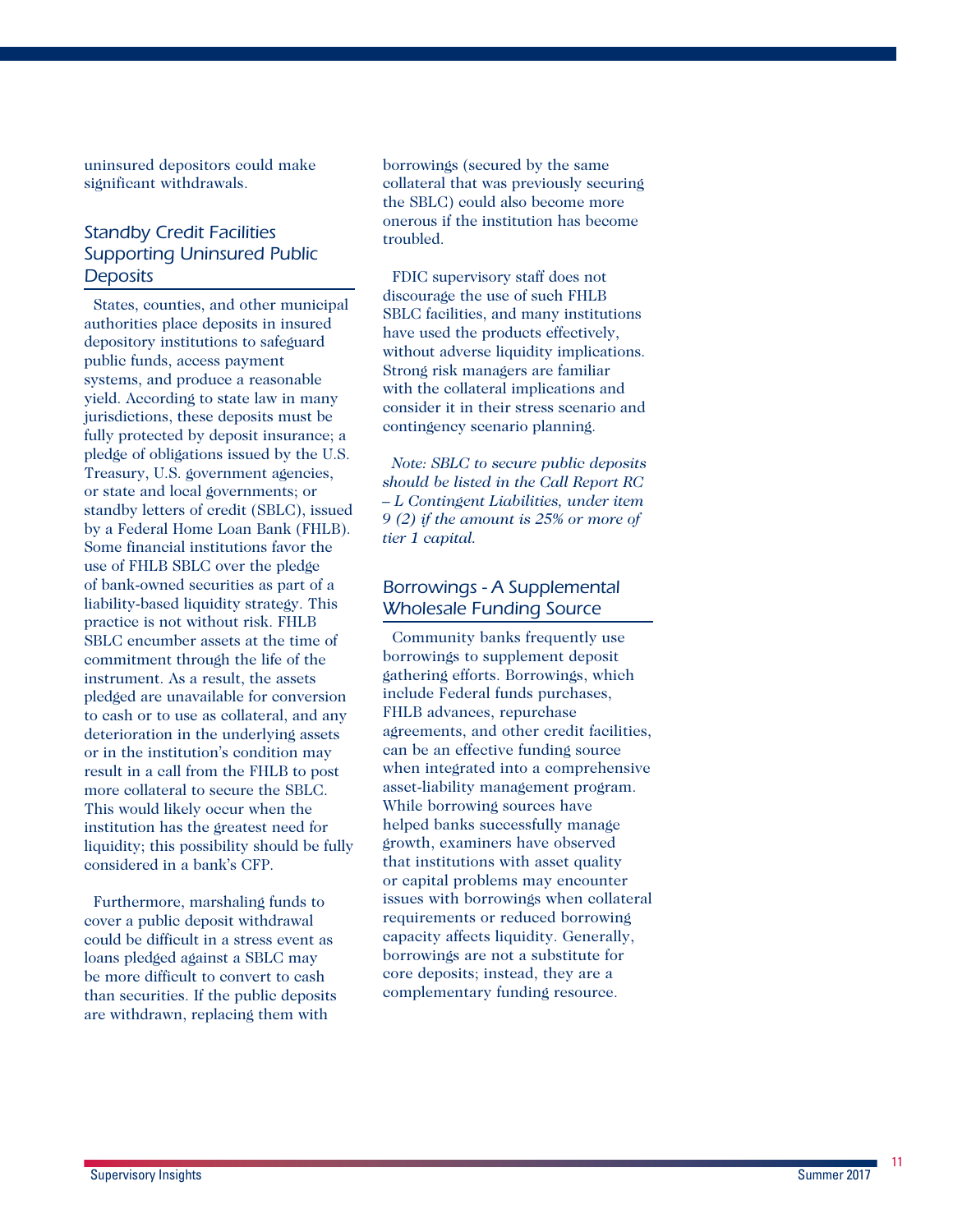continued from pg. 11

#### **Chart 6: Reliance on Borrowings has Reversed from Post-Crisis Lows**



During the post-crisis period, many banks have increased reliance on borrowings to address earnings objectives, loan demand, and a moderation in deposit growth. Chart 6 illustrates how borrowings increased in the years following the financial crisis, as institutions have grown balance sheets with non-deposit funding sources.

In a favorable economic environment, profitable, well-capitalized banks generally have a wide capacity to borrow as they can secure wholesale credit with a pledge of loans or securities. This ample borrowing capacity enables growth and allows management to pursue specific investment strategies. In some cases, banks provide a blanket lien on their mortgage loans and other assets to secure credit. When asset quality and on-balance sheet liquidity are strong, use of secured wholesale credit can be reliable and cost-effective.

However, examiners have observed unexpected, significant liquidity strains when asset quality, capital, and earnings deficiencies limit an institution's capacity to borrow and pledge collateral. In certain cases, even moderate levels of borrowings have adversely affected banks' flexibility as additional collateral is requested, and the terms and availability of funding are tightened.

Further, institutions that have pledged a blanket lien on the loan portfolio have encountered administrative and other challenges in seeking the release of collateral for sale or pledging to other counterparties. For example, key lenders, such as the FHLBs and the Federal Reserve Discount Window, have unique collateral acceptance requirements. Some creditors may only accept original inked-signature mortgage documents rather than electronic or facsimile signatures. Accordingly, it is important to understand the terms, structure, and collateral requirements of borrowings in relation to a bank's overall asset-liability management strategy and potential stress needs.

Overall, management can balance the use of non-core and wholesale funding with prudent capital, earnings, and liquidity considerations through the prism of the institution's approved risk tolerance. For banks relying heavily on brokered and other potentially volatile funding, it is important that risk tolerances and recovery strategies are sufficiently reflected in the asset-liability management program and CFP. Next, the article will address observations regarding CFPs, emphasizing the findings regarding recent examinations of institutions with heavy reliance on potentially non-stable funding sources and weak liquidity risk management.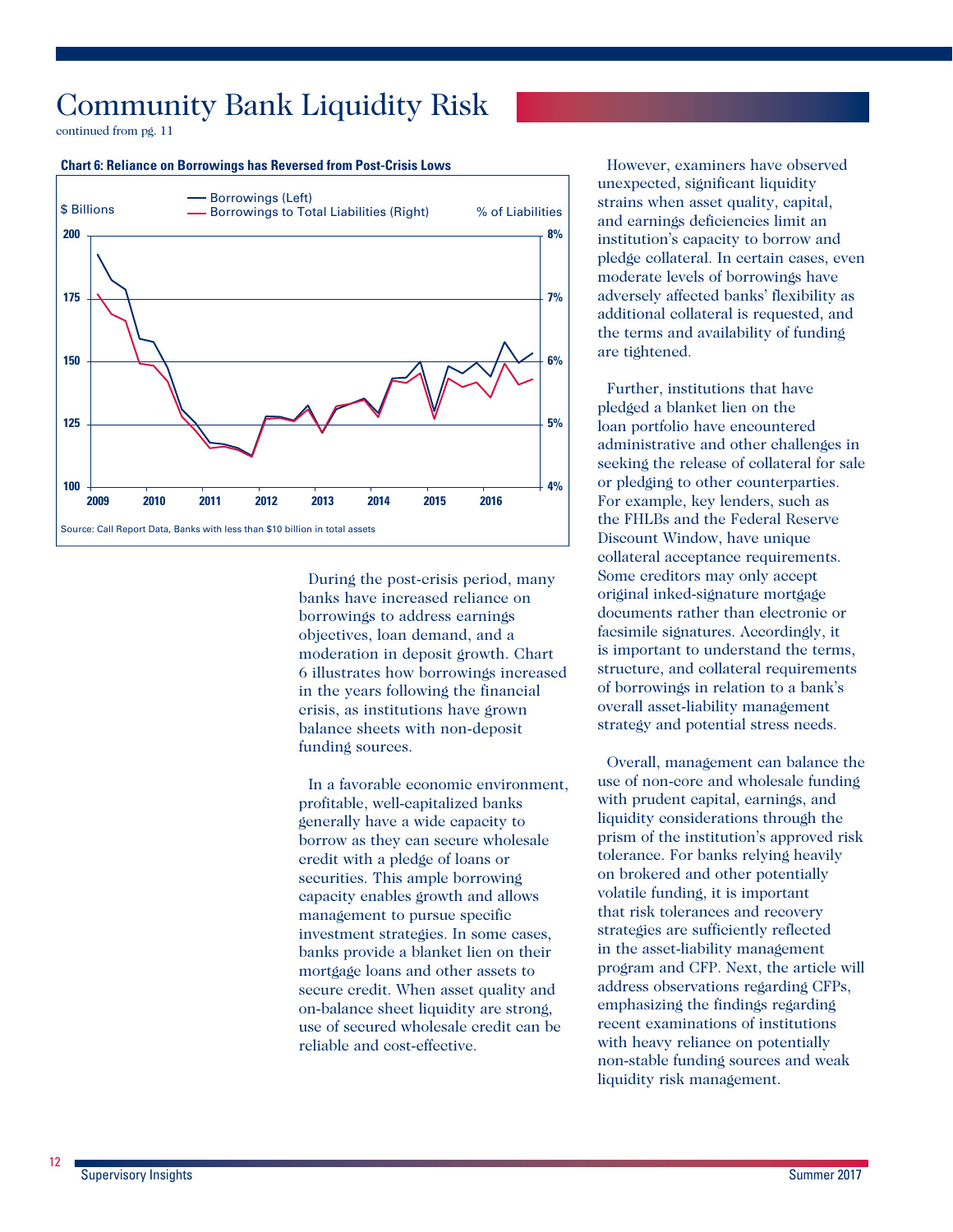## *The Contingency Funding Plan – Strategies for Unexpected Circumstances*

A CFP is a tactical strategy to address unexpected liquidity shortfalls caused by internal or external circumstances. Liquidity strains are often linked to financial weaknesses on multiple fronts (credit quality, capital adequacy, funding), and a comprehensive and up-to-to date CFP helps bank management navigate funding and liquidity stress at a time when their resources and attention are dedicated to addressing a number of issues. Examiners have recently identified CFP weaknesses at several institutions that are relying on less stable funding sources to pursue outsized growth. To address the CFP deficiencies, the supervisory responses at these institutions include recommendations such as enhancing scenario testing, including consideration of deposit restrictions that apply to banks that are not well capitalized for PCA purposes, understanding asset encumbrance and back-up line availability, and aligning the CFP with the risk profile and activities of the institution.

It is important for CFPs to describe the institution's strategy for addressing a potential deteriorating liquidity position or cash shortfall. The *2010 Interagency Policy Statement on Funding and Liquidity Risk Management*<sup>9</sup> (Interagency Policy Statement) and the *FDIC Risk* 

*Management Supervision Manual of Examination Policies*10 suggest that a well-developed CFP can outline policies and risk mitigation actions to navigate a range of stress scenarios by establishing clear lines of responsibility and articulating implementation, escalation, and communication procedures. A comprehensive CFP addresses triggering mechanisms and early warning indicators as well as remediation steps explaining how contingent funding sources would be used. The CFP is an evolving process that is updated as conditions or the bank's activities change.

In addition, banks typically establish secondary and, in certain instances, tertiary funding resources in the event liquidity reserves become exhausted or unavailable. The Interagency Policy Statement suggests that institutions identify alternative sources of liquidity and ensure ready access to contingent funding as liquidity pressures may spread from one source to another during a significant stress event. Generally, secondary or back-up funds providers include FHLBs, correspondent institutions, and other counterparties that facilitate repurchase agreements or other money market transactions. The Federal Reserve's Discount Window is also a contingent source of funding. Institutions considering the Discount Window for CFP purposes may want to be aware of the differences between "Primary" and "Secondary" credit, as eligibility and term restrictions may be influenced by a bank's financial condition and regulatory ratings.<sup>11</sup>

<sup>9</sup> 75 *Federal Register* 13656 (Mar. 22, 2010).

<sup>10</sup> *FDIC Manual of Examination Policies*, Section 6.1, Liquidity and Funds Management, available at: [https://www.](https://www.fdic.gov/regulations/safety/manual/section6-1.pdf) [fdic.gov/regulations/safety/manual/section6-1.pdf.](https://www.fdic.gov/regulations/safety/manual/section6-1.pdf)

<sup>11</sup> Hendry, Pam, "The Federal Reserve's Discount Window: What It Is and How It Works," *Community Banking Connection*s, Federal Reserve System, Second Issue, 2016. [https://www.communitybankingconnections.org/](https://www.communitybankingconnections.org/articles/2016/i2/federal-reserve-discount-window) [articles/2016/i2/federal-reserve-discount-window.](https://www.communitybankingconnections.org/articles/2016/i2/federal-reserve-discount-window)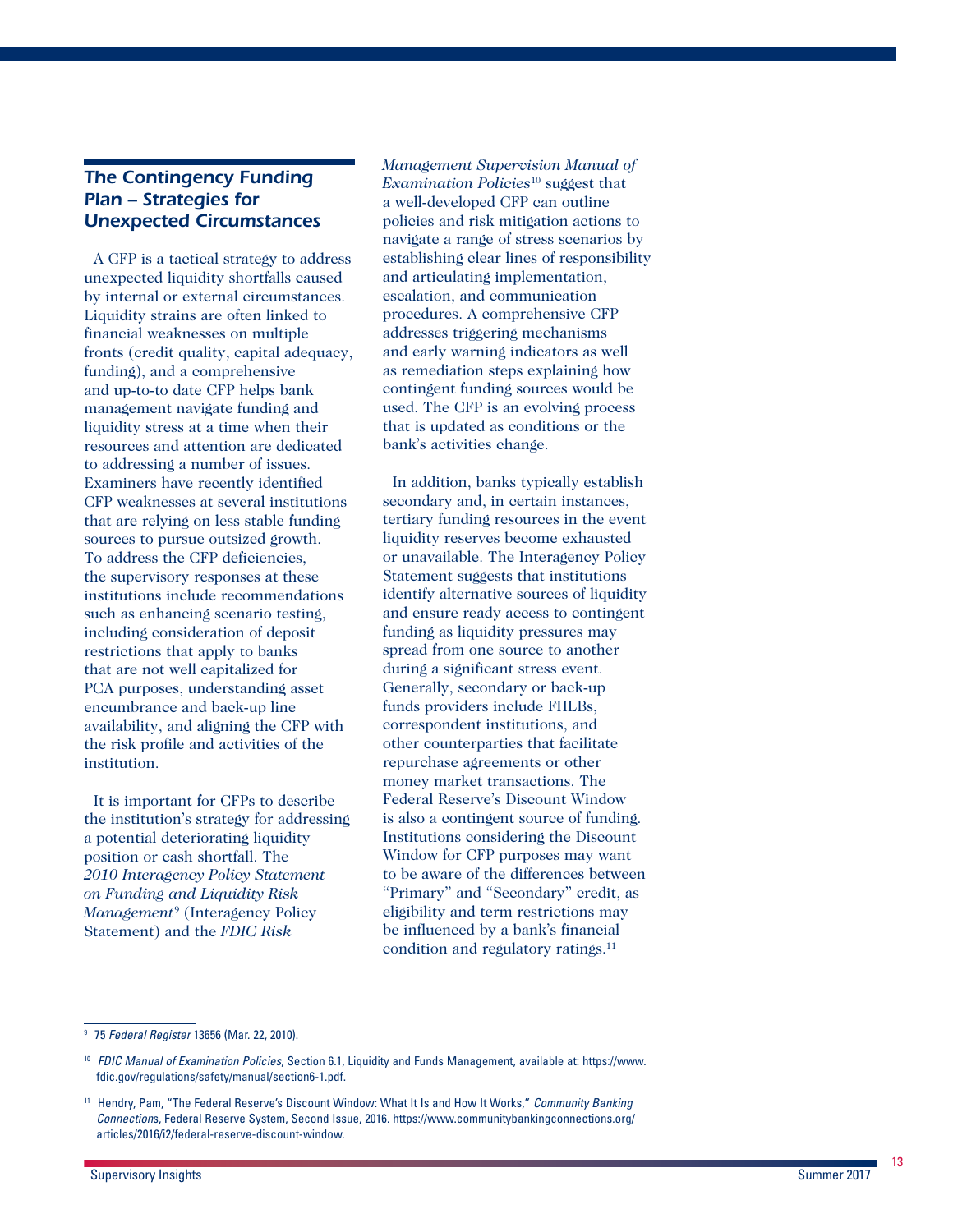continued from pg. 13

Community bank CFPs are customized to the institution's business lines, potential funding vulnerabilities, and the strength of its liquid asset buffer. There is no single method for designing a CFP, and examiners will not criticize a bank's plan based solely on its brevity. Banks with more complex activities, products and funding structures generally

have detailed CFPs, with cash flow forecasting and scenarios that reflect the complexity. For instance, an institution relying on a rate-sensitive funding source can consider how it would manage rate restrictions in a scenario in which the PCA category falls below well capitalized.

#### **Intraday Liquidity for Derivative Exposures**

While this article has primarily focused on liquidity for the day-to-day functioning of banks' depository and credit services, intraday liquidity monitoring is an important and often overlooked component of the risk-management process. It is important to effectively manage and understand the requirements associated with derivative-related intraday liquidity to meet payment and settlement obligations in a timely manner. This is particularly important for institutions engaged in payment and settlement activities that involve derivative products. While most community banks do not have large derivatives positions and settlement risk, some use derivatives to hedge interest rate risk exposure. These types of transactions and the potential liquidity implications for margin and settlement obligations are likely appropriate for CFP consideration.

As an example, as part of a derivative transaction, an institution may be required to submit margin or settlement associated with the contract on a given business day by a specific time. Even though the institution may be "in the money" (have a net positive exposure to the dealer counterparty) and expecting a net liquidity inflow, the derivative contract could require a short-term or intraday cash payment. The institution's payment may occur before the counterparty remits its payment, creating a timing difference and potential short-term or intraday liquidity need.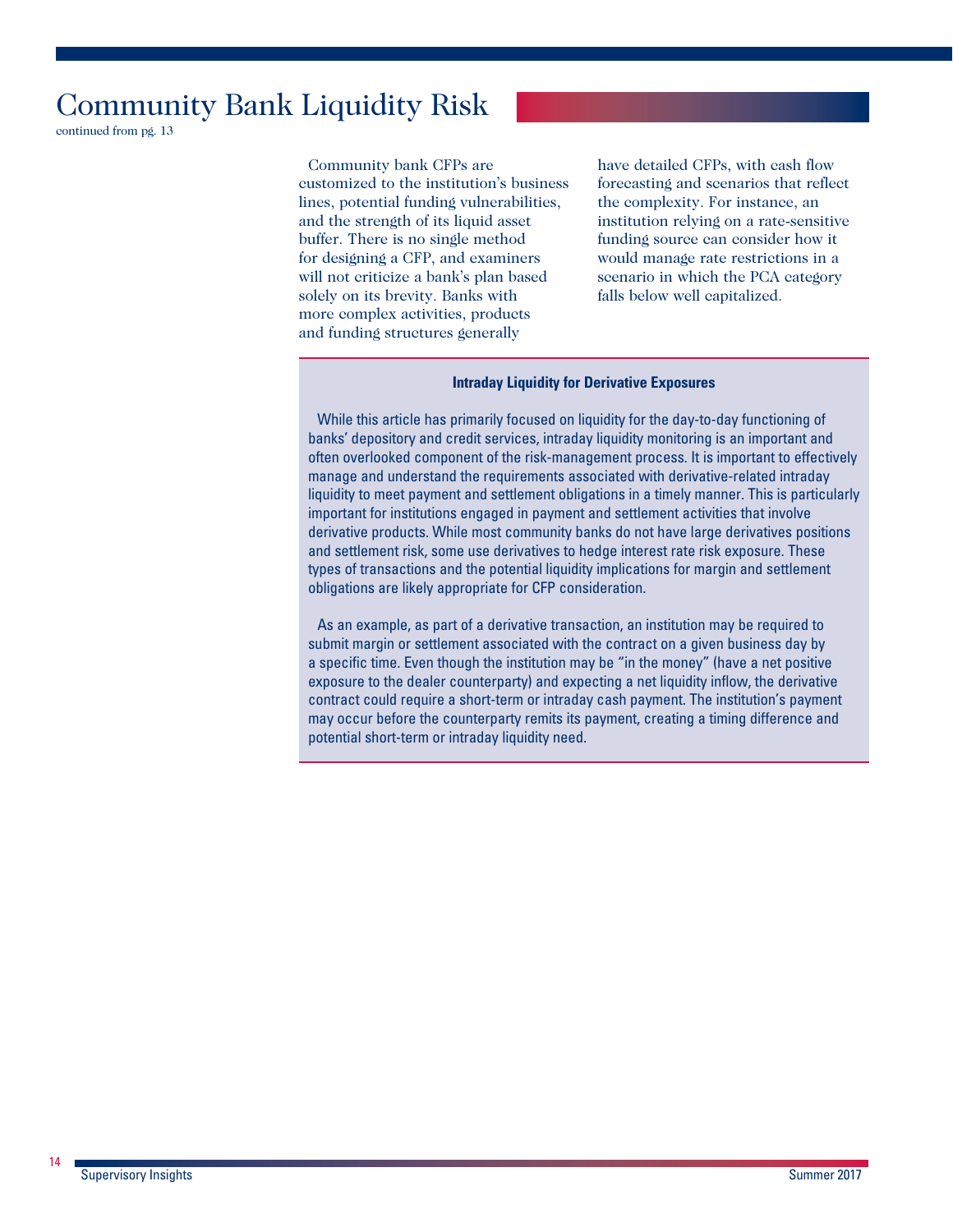## *Determining the Size of the Liquidity Buffer*

A number of recent examinations have noted declines in liquid asset buffers, and overall trends show that community banks' liquid assets are declining. The size of the liquid asset buffer is an institution-specific determination that reflects the risk profile and scope of activities of the bank. It is important to consider the bank's minimum operating liquidity level and potential sources of stress given its operations and business plans.

Banks with elevated balance sheet risk and more complex activities tend to experience amplified liquidity stress when they hold minimal liquid assets. Some institutions, including those with more complex funding structures, may struggle to determine the size of the liquid asset cushion.

Certain cash outflows may be very familiar to the bank, such as expected deposit runoff or maturities, borrowings scheduled for refinancing, or large credit commitments, which require funding. However, unanticipated events or stresses can lead to severe liquidity shortfalls. Such strain may be caused by rising credit defaults, operational losses or reputation issues, a disruption in deposit gathering, interest rate or brokered deposit restrictions imposed by statute, or reluctance of counterparties to roll over debt. And of course, time could be needed to sell assets, establish repurchase arrangements or otherwise replace funding sources.

Assessing the peak historical cash flow needs during normal business conditions is a good starting point for a risk manager trying to "size" the liquidity buffer. From there, the cushion could be specified by projecting expected or unexpected

needs as measured by liquidity cashflow forecasts. The liquid asset buffer can provide liquidity (within policy limits and free of encumbrance) during a time of stress, complemented by secondary and tertiary funding sources. The following section offers sample cash flow projection templates, which can help a bank develop templates to maintain an appropriate liquid asset cushion.

## *Liquidity Cash Flow Forecasting*

Safety-and-soundness principles for pro forma cash flow analyses are outlined in the Interagency Policy Statement and are a valuable riskmanagement process, especially for institutions that rely heavily on non-core funding sources or other market-sensitive sources, such as securitization. The sophistication of "what-if" scenarios should correspond to the bank's risk profile and activities. Bank management teams who prioritize measuring the adequacy of the liquidity position and evaluating plausible stress scenarios on an ongoing basis can help ensure that the liquid asset cushion and alternative funding sources prudently sustain the institution's operation.

Community bank managers often devise liquidity cash flow forecasts to estimate expected inflows and outflows under a base-case scenario as well as a stressed environment. Examiners have noted some institutions that employ more complex funding structures or concentrated sources are missing important scenario assumptions and potential stresses in their analyses. The following example of cash flow forecasting is presented to illustrate how an institution could employ cash flow forecasting to reflect stress scenarios, build out the contingency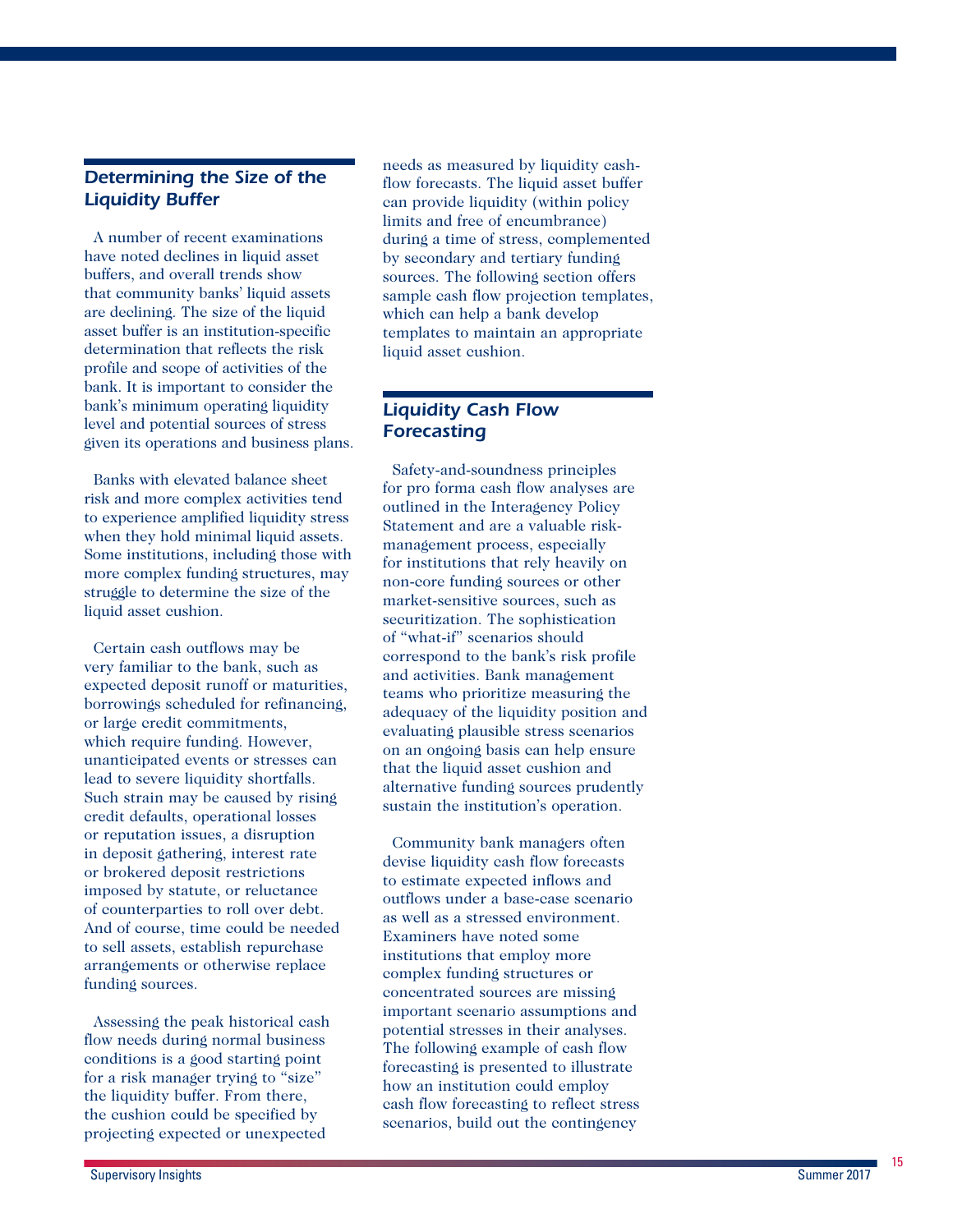continued from pg. 15

funding plan, and help determine the size of the liquid asset cushion.

An example of pro forma cash flow analysis for a hypothetical \$200 million institution is presented in Table 1 and Table 2 with a base-case forecast and a stress scenario, respectively. The example bank is traditional in nature, focusing on local lending funded by core deposits and several non-core sources, including brokered deposits and borrowings. The examples shown are not a supervisory standard or expectation for such analyses, but illustrate how management might approach this exercise from a high level. Institutions can tailor such analyses based on their complexity.

The sample pro forma cash flow is presented across a 12-month time frame with a 30-day short-term liquidity calculation, and cumulative "surplus/deficit" forecasts in the intermediate 90-day and 180-day periods. The rationale for these time horizons is that liquidity crises can be rapid, short-term shocks, or intermediate-term gradual tightening of conditions and funding. For banks with limited liquidity, shorter time frames may be warranted. The pro forma presents expected cash flows at a high level from loan, investment, and funding inflows balanced against outflows from investments and loan renewals as well as deposit withdrawals and repayment of borrowings. On-balance sheet sources of liquidity (unencumbered liquid assets) are included to illustrate the first line of liquidity support. Committed funding lines are not included in the surplus/ deficit measure, but are presented as secondary and tertiary sources when needed to address unanticipated growth, deposit runoff, or other stress.

Liquidity policy limits are presented to measure compliance with the board's risk tolerance and as benchmarks for cash flow sufficiency. Limits in the accompanying tables are hypothetical examples only, and are not regulatory standards. If breached, CFP intervention would be triggered, requiring a managerial response with appropriate action steps and board involvement. In addition, internal limits on brokered and listing service deposits are presented to gauge the availability of these potentially volatile and restricted funding sources within board risk tolerances. If management determined that additional brokered or listing service deposits should be used to fund growth or replenish run-off, a limit exception and its justification would be presented to and ratified by the board of directors with subsequent analytical follow-up as appropriate

In the base case, the institution has a reasonable liquidity surplus position that is above its internal policy limit. This is a business-as-usual position with regular cash inflows to support obligations and profitability objectives. The balance sheet is projected to provide a sufficient liquidity cushion above the limit. Still, the table illustrates the availability of alternative funding strategies, if necessary, within limitations imposed by collateral requirements and internal policy.

The bank's asset-liability committee (ALCO) and board would review the base-case, pro forma cash-flow analysis periodically to be adequately informed of the projected near- and intermediate-term liquidity position. The magnitude and frequency of cashflow analysis are often matched to the complexity of the financial institution and the level of its risk exposures.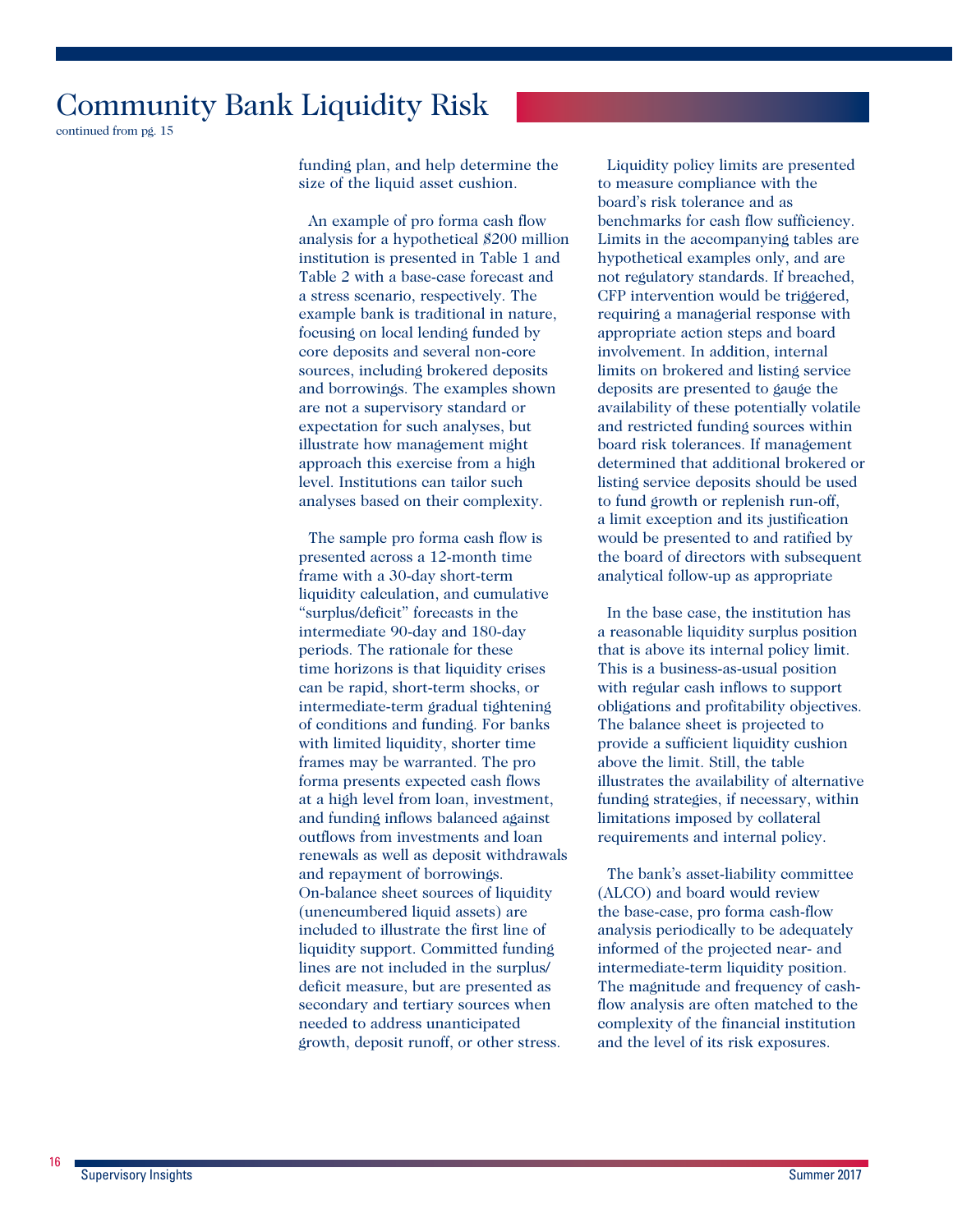|                                     | <b>Table 1</b>                                                             |                |            |             |              |                             |                                         |
|-------------------------------------|----------------------------------------------------------------------------|----------------|------------|-------------|--------------|-----------------------------|-----------------------------------------|
|                                     | <b>Bank of Anytown</b><br><b>Pro Forma Cash Flow - Base Case</b><br>(S000) |                |            |             |              |                             |                                         |
|                                     |                                                                            | 0-30 days      | 31-90 days | 91-180 days | 181-360 days | <b>Current Balance</b>      |                                         |
| <b>Base-Case</b><br><b>Scenario</b> | <b>Expected Cash Outflows:</b>                                             |                |            |             |              | $Assets = 200,000$          |                                         |
|                                     | <b>New Loans/Drawdowns</b>                                                 | (3,000)        | (6,000)    | (9,000)     | (18,000)     | 130,000                     |                                         |
|                                     | <b>New Investment Securities</b>                                           | (3,000)        | (1,000)    | (1,000)     | (1,000)      | 45,000                      | <b>Current</b><br>balance of            |
|                                     | <b>Deposit Withdrawals and Maturities</b>                                  | (1,400)        | (2,800)    | (4,200)     | (8,400)      | 140,000                     | various                                 |
|                                     | <b>Maturing FHLB Advances</b>                                              | (5,000)        |            | (3,000)     |              | 40,000                      | assets/                                 |
|                                     | <b>Total Periodic Outflows:</b>                                            | (12,400)       | (9,800)    | (17, 200)   | (27, 400)    |                             | <b>liabilities</b>                      |
|                                     |                                                                            |                |            |             |              |                             |                                         |
|                                     | <b>Expected Cash Inflows:</b>                                              |                |            |             |              |                             |                                         |
|                                     | Fed Funds Sold/Other Overnight                                             | 5,000          |            |             |              | 5,000                       |                                         |
|                                     | <b>New Deposit Growth</b>                                                  | 2,800          | 5,600      | 8,400       | 16,800       |                             |                                         |
|                                     | Asset Maturities/Payments/<br>Prepayments                                  | 4,500          | 5,250      | 7,500       | 14,250       |                             |                                         |
| <b>Deposit</b>                      | <b>Total Periodic Inflows:</b>                                             | 12,300         | 10,850     | 15,900      | 31,050       |                             |                                         |
| growth/                             |                                                                            |                |            |             |              |                             |                                         |
| replacement                         | Periodic Net Cash Inflow/(Outflow):                                        | (100)          | 1,050      | (1,300)     | 3,650        |                             | <b>Liquid asset</b>                     |
| exceeds<br>outflow                  | Cumulative Net Cash Inflow/(Outflow):                                      | (100)          | 950        | (350)       | 3,300        |                             | <b>balances</b><br>exceed 18%           |
|                                     | <b>Available Liquidity Sources:</b>                                        |                |            |             |              |                             | limit in all<br>time                    |
|                                     | <b>FRB Reserve Deposit (Excess</b><br>Reserves)                            | 10,000         |            |             |              | 10,000                      | horizons                                |
|                                     | <b>Unpledged Liquid Securities</b>                                         | 30,000         |            |             |              | 30,000                      |                                         |
|                                     | <b>Liquid Asset Surplus/(Deficit)</b>                                      | 39,900         | 40,950     | 39,650      | 43,300       |                             |                                         |
|                                     | Internal Limit > 18% of Assets                                             | 20.0%          | 20.5%      | 19.8%       | 21.7%        |                             |                                         |
|                                     |                                                                            |                |            |             |              |                             |                                         |
|                                     | <b>Borrowings/Funding Actions Taken</b>                                    | $\blacksquare$ |            | $\sim$      | L,           |                             |                                         |
| <b>No</b>                           | <b>Total Surplus/(Deficit)</b>                                             | 39,900         | 40,950     | 39,650      | 43,300       |                             |                                         |
| management                          | Internal Limit > 18% of Assets                                             | 20.0%          | 20.5%      | 19.8%       | 21.7%        |                             |                                         |
| action<br>needed in                 | <b>Available Funding Strategies</b>                                        |                |            |             |              | <b>Current Availability</b> |                                         |
| base-case if<br>limit is not        | <b>FHLB Availablity (Secured)</b>                                          | 55,000         | 55,000     | 58,000      | 58,000       | 50,000                      |                                         |
| breached                            | <b>Back-up Lines (Unsecured)</b>                                           | 5,000          | 5,000      | 5,000       | 5,000        | 5,000                       |                                         |
|                                     | <b>Brokered Deposit Internal Limit &lt; 10%</b><br>of Assets               | 20,000         | 20,000     | 20,000      | 20,000       | 20,000                      | <b>Maturing</b>                         |
|                                     | Listing Service Internal Limit < 10% of<br><b>Assets</b>                   | 20,000         | 20,000     | 20,000      | 20,000       | 20,000                      | <b>FHLB</b><br>borrowings<br>added back |
|                                     | <b>FRB Discount Window Availability</b><br>(Secured)                       | 5,000          | 5,000      | 5,000       | 5,000        | 5,000                       | to<br>availability                      |
|                                     | <b>Remaining Borrowings/Funding</b><br><b>Availability</b>                 | 105,000        | 105,000    | 108,000     | 108,000      | 100,000                     |                                         |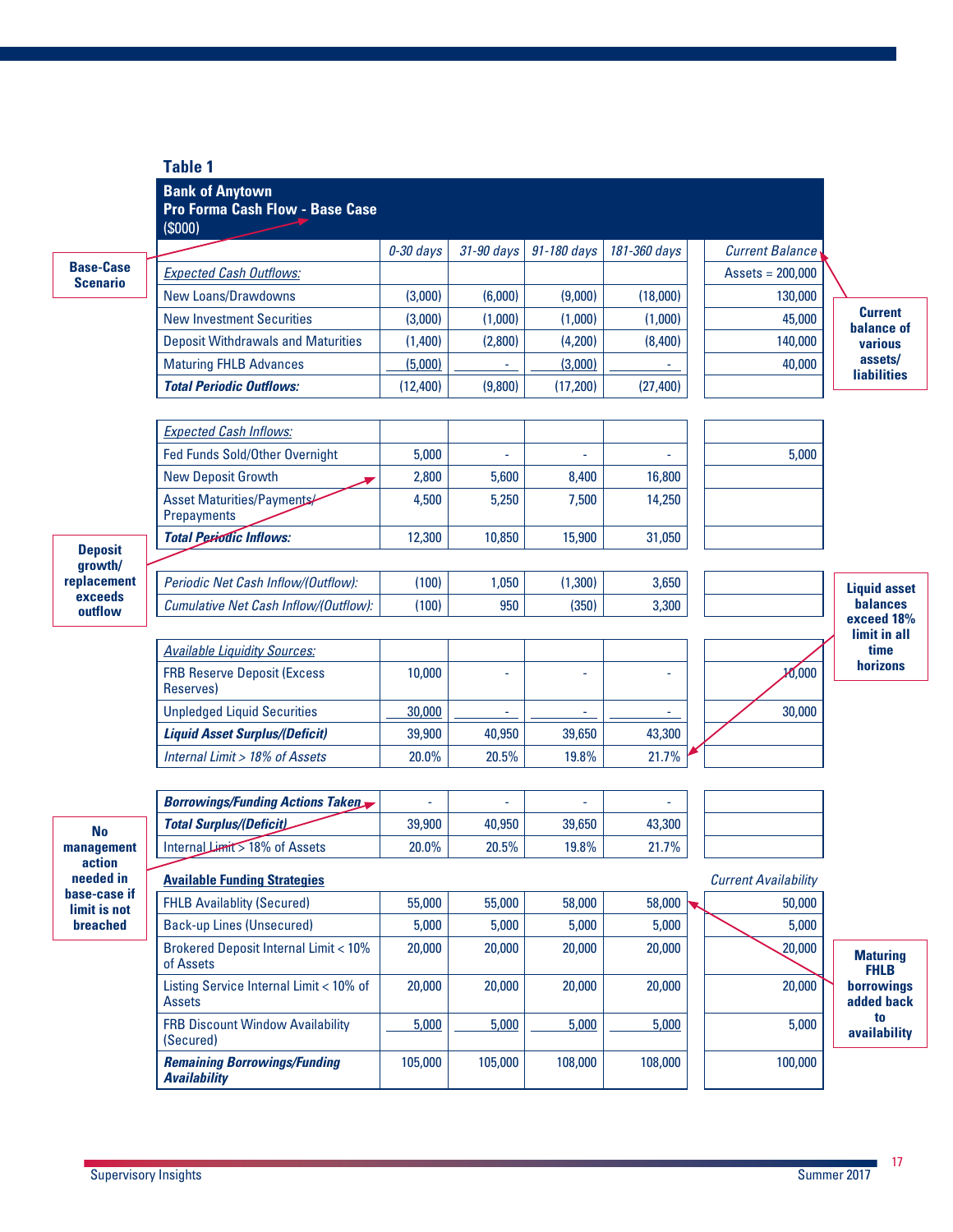continued from pg. 17

As an accompaniment to the basecase cash-flow analysis, a pro forma stressed forecast can be developed to simulate an unexpected, harsh operating condition. To determine the most likely stress scenarios that the institution could face, management can use its unique insight to envision adverse circumstances based on the nature of the institution's business, funding structure, and market considerations. Multiple scenarios can be developed, and changes to these analyses over time may be appropriate as conditions and sources of stress evolve. Ideally, the CFP will identify and quantify these events and explain why they are relevant.

The pro forma stress cash-flow analysis presented in Table 2 depicts a more challenging liquidity situation for the example institution. As background, the stress scenario assumed an unexpected increase in delinquent loans, while market interest rates increased at the same time. Loan repayment problems were exacerbated by the higher payments due from variable-rate borrowers, while cash flows from prepayments on fixed rate loans slowed. These issues adversely affected liquidity, as overall asset cash flows declined by 10 percent. Furthermore, higher interest rates caused a migration of non-maturity deposits to higher-rate certificates of deposit, and some depositors withdrew their funds to seek higher yields offered by competitors. Deposit outflows increased significantly from the base-case to the stress scenario.

As a result of several quarterly operating losses and a declining leverage ratio, the institution was re-categorized as less than well capitalized for PCA purposes. Accordingly, secured creditors demanded additional collateral margins, and unsecured back-up credit lines were terminated. In addition, access to brokered and high-rate deposits was limited.

The stress scenario shown in Table 2 illustrates the impact of the stress factors and management's mitigating actions (in shaded cells). The Liquid Asset Surplus/(Deficit) ratio fell below management's target limit (18 percent of total assets) beginning in the first 30 days. It is assumed that management recognizes a liquidity strain is occurring and, after the loan pipeline completes funding, no new loans are originated or investments purchased after 90 days. Even with this management action, the limit continues to be breached during the entire forecast horizon. Additional management action is shown in the row titled "Borrowings/Funding Actions Taken." This row shows the amount of additional funding needed during each time period which management used to return the institution to compliance with its 18 percent limit. At the end of the forecast period, the bank is left with \$3.95 million in borrowing capacity.

Based on the results of their own base-case and stress cash flow forecasts, management teams can reflect on the efficacy of their liquidity governance and limit framework, unencumbered liquid asset position, reliance on non-core funding, and preparedness to take action in a stress event. Some post-analysis questions for management's consideration might be:

- Are cash flow surplus limits consistent with the board's risk tolerance relative to other risks facing the institution?
- Do the pro forma eash-flow analyses illustrate mitigating actions management can take to bring liquidity back in line with limits during stress scenarios?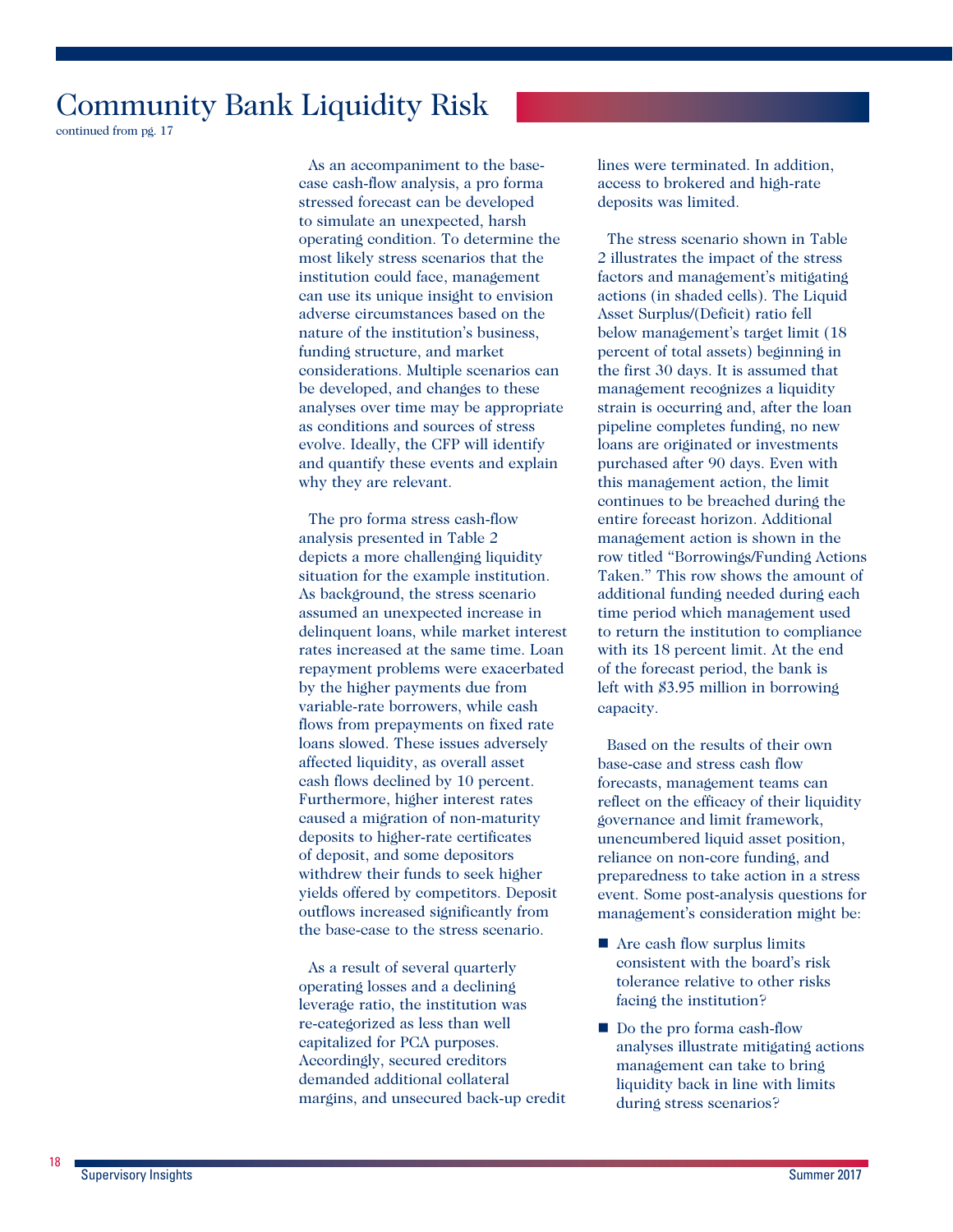|                                  | <b>Table 2</b>                                                                 |                  |                   |                    |                          |                          |                        |                                              |
|----------------------------------|--------------------------------------------------------------------------------|------------------|-------------------|--------------------|--------------------------|--------------------------|------------------------|----------------------------------------------|
|                                  | <b>Bank of Anytown</b><br><b>Pro Forma Cash Flow - Stress</b><br>$($ \$000 $)$ |                  |                   |                    |                          |                          |                        |                                              |
|                                  |                                                                                | $0 - 30$<br>days | $31 - 90$<br>days | $91 - 180$<br>days | 181-360<br>days          | <b>Stress</b>            | <b>Current Balance</b> | <b>Management</b><br>reduces                 |
| <b>Stress</b><br><b>Scenario</b> | <b>Expected Cash Outflows:</b>                                                 |                  |                   |                    |                          |                          | Assets = 200,000       | lending and<br>investment                    |
|                                  | New Loans/Drawdowns                                                            | (3,000)          | (6,000)           | (1,000)            | (2,000)                  | Draws only               | 130,000                | activity after                               |
|                                  | <b>New Investment Securities</b>                                               | (3,000)          | (1,000)           |                    |                          | None after<br>90 days    | 45,000                 | recognition<br>of liquidity<br><b>stress</b> |
|                                  | Deposit Withdrawals and Maturities                                             | (4,200)          | (8,400)           | (12,600)           | (25, 200)                | $+$ \$2,800/mo           | 140,000                |                                              |
|                                  | <b>Maturing FHLB Advances</b>                                                  | (5,000)          | ÷,                | (3,000)            | $\overline{\phantom{a}}$ |                          | 40,000                 |                                              |
|                                  | <b>Total Periodic Outflows:</b>                                                | (15, 200)        | (15,400)          | (16,600)           | (27, 200)                |                          |                        |                                              |
| <b>Deposit</b>                   |                                                                                |                  |                   |                    |                          |                          |                        |                                              |
| outflow<br><i>increases</i>      | <b>Expected Cash Inflows:</b>                                                  |                  |                   |                    |                          |                          |                        |                                              |
|                                  | Fed Funds Sold/Other Overnight                                                 | 5,000            | ä,                | ä,                 | ä,                       |                          | 5,000                  | <b>No deposit</b>                            |
|                                  | <b>New Deposit Growth</b>                                                      |                  |                   |                    | ä,                       | <b>None</b>              |                        | inflow and                                   |
|                                  | <b>Asset Maturities/Payments/</b><br>Prepayments                               | 4,050            | 4,725             | 6,750              | 12,825                   | 10% less                 |                        | reduced loan<br>cash flows                   |
|                                  | <b>Total Periodic Inflows:</b>                                                 | 9,050            | 4,725             | 6,750              | 12,825                   |                          |                        |                                              |
|                                  | Periodic Net Cash Inflow/(Outflow):                                            | (6, 150)         | (10, 675)         | (9,850)            | (14, 375)                |                          |                        |                                              |
| <b>Limit</b>                     | Cumulative Net Cash Inflow/(Outflow):                                          | (6, 150)         | (16, 825)         | (26, 675)          | (41,050)                 |                          |                        |                                              |
| breached<br>without              |                                                                                |                  |                   |                    |                          |                          |                        |                                              |
| further                          | <b>Available Liquidity Sources:</b>                                            |                  |                   |                    |                          |                          |                        |                                              |
| corrective<br>action             | <b>FRB Reserve Deposit (Excess</b><br><b>Reserves</b>                          | 10,000           | Ĺ,                | ÷,                 | L,                       |                          | 10,000                 |                                              |
|                                  | <b>Unpledged Securities</b>                                                    | 30,000           | ÷                 |                    |                          |                          | 30,000                 | <b>Larger</b>                                |
|                                  | Liquid Asset Surplus/(Deficit)                                                 | 33,850           | 23,175            | 13,325             | (1,050)                  |                          |                        | collateral                                   |
|                                  | Internal Limit > 18% of Assets                                                 | 16.9%            | 11.6%             | 6.7%               | $-0.5%$                  | Limit<br><b>Breached</b> |                        | <b>haircuts</b><br>reduce<br>available       |
|                                  | Borrowings/Funding Actions Taken                                               | 2,150            | 10,675            | 9,850              | 14,375                   | <b>Borrowings</b>        |                        | borrowings                                   |
|                                  | Cumulative Total Surplus/(Deficit)                                             | 36,000           | 36,000            | 36,000             | 36,000                   |                          |                        |                                              |
| <b>FHLB</b>                      | Internal Limit > 18% of Assets                                                 | 18.0%            | 18.0%             | 18.0%              | 18.0%                    |                          |                        |                                              |
| borrowings<br>utilized to        | <b>Available Funding Strategies</b>                                            |                  |                   |                    |                          |                          | <i><b>Zurrent</b></i>  |                                              |
| comply with                      |                                                                                |                  |                   |                    |                          |                          | Ayailability           |                                              |
| limit                            | <b>FHLB Availablity (Secured)</b>                                              | 32,850           | 22,175            | 15,325             | 950                      | 20,000 less              | 30,000                 | <b>Eliminated</b>                            |
|                                  | <b>Back-up Lines (Unsecured)</b>                                               |                  |                   |                    |                          | <b>No Access</b>         |                        | access to<br>unsecured                       |
|                                  | <b>Brokered Deposit Internal Limit &lt; 10%</b>                                | ä,               | ÷                 | ٠                  | ÷,                       | <b>No Access</b>         |                        | borrowings,                                  |
|                                  | Listing Service Internal Limit < 10%                                           |                  |                   | ÷,                 | ä,                       | <b>No Access</b>         |                        | brokered<br>deposits, and                    |
|                                  | <b>FRB Discount Window Availability</b><br>(Secured)                           | 3,000            | 3,000             | 3,000              | 3,000                    | 2,000 less               | 3,000                  | listing<br>services                          |
|                                  | <b>Remaining Borrowings/Funding</b><br><b>Availability</b>                     | 35,850           | 25,175            | 18,325             | 3,950                    |                          | 33,000                 |                                              |

Shaded cell indicates management action